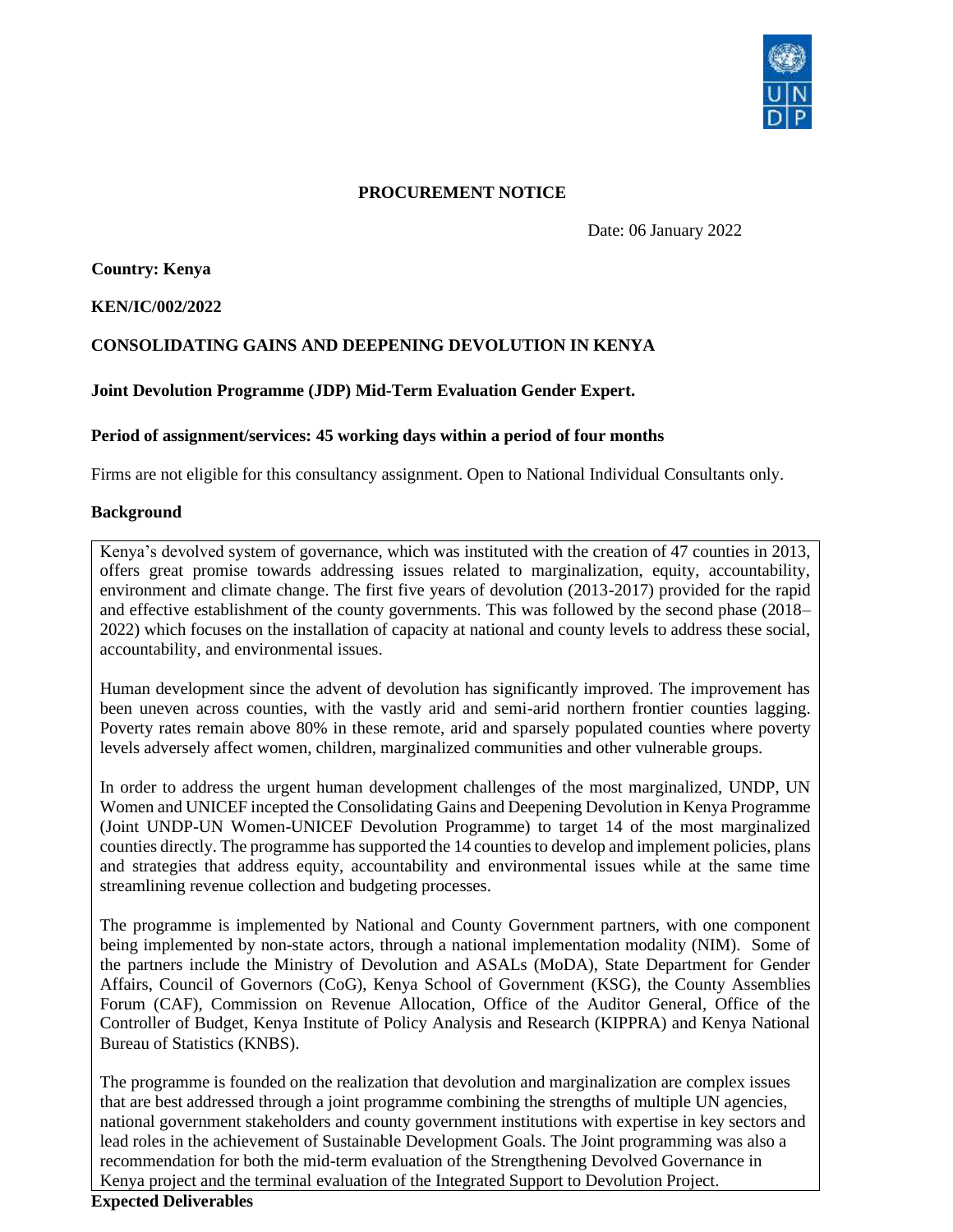The deliverables of the assignment are:-

- Inception report
- Key tools and methodology and draft
- Final report

**Qualifications and Evaluation Criteria (Minimum 70 points)**

| <b>Criterion</b>                                             | Weight | <b>Max. Points</b> |
|--------------------------------------------------------------|--------|--------------------|
|                                                              | 100%   | 100                |
| Advanced degree in Project Management, Strategic             | 15%    | 20                 |
| Management, public policy, monitoring and evaluation,        |        |                    |
| gender or other relevant disciplines                         |        |                    |
| At least 7 years of professional experience in devolved      | 15%    | 20                 |
| governance, gender, human rights or results-based            |        |                    |
| evaluations, with a demonstrable bias to gender and social   |        |                    |
| inclusion                                                    |        |                    |
| Solid understanding of evaluation methodologies, and/or      | 15%    | 15                 |
| proven expertise of research in fields relevant to the       |        |                    |
| evaluation                                                   |        |                    |
| At least five years' experience in conducting programmatic   | 15%    | 15                 |
| evaluations in governance and gender and social inclusion    |        |                    |
| programmes/projects.                                         |        |                    |
| Ability to apply theoretical knowledge in the design,        | 10%    | 10                 |
| management and evaluation of complex multidisciplinary       |        |                    |
| projects supported by multiple development partners.         |        |                    |
| Have a strong understanding of the devolved governance and   | 10%    | 10                 |
| development context in Kenya                                 |        |                    |
| Exposure to the UN system, including familiarity with recent | 5%     | 5                  |
| UNDP Monitoring and Evaluation Policy, will be an asset      |        |                    |
| Demonstrable knowledge of gender and women issues in         | 15%    | 15                 |
| Kenya, and key players both at the institutional as well as  |        |                    |
| grassroots levels                                            |        |                    |

# **Application Process**

Applicants are requested to submit their all-inclusive fee proposal in Kenya Shillings using the financial proposal template provided (Offeror's letter to UNDP). **The financial proposal should be all-inclusive and include a breakdown. The term 'all-inclusive" implies that all costs (professional fees, travel related expenses accommodation, communications, utilities, consumables, insurance, etc.) that could possibly be incurred by the Contractor are already factored into the financial proposal.** 

Interested and qualified candidates should submit their applications which should include the following:

- 1. Detailed Curriculum Vitae
- 2. Proposal for implementing the assignment template provided
- 3. Offeror's letter to UNDP- template provided

**Note**: Email attachments must not exceed 5MB. Please split files if they exceed this size.